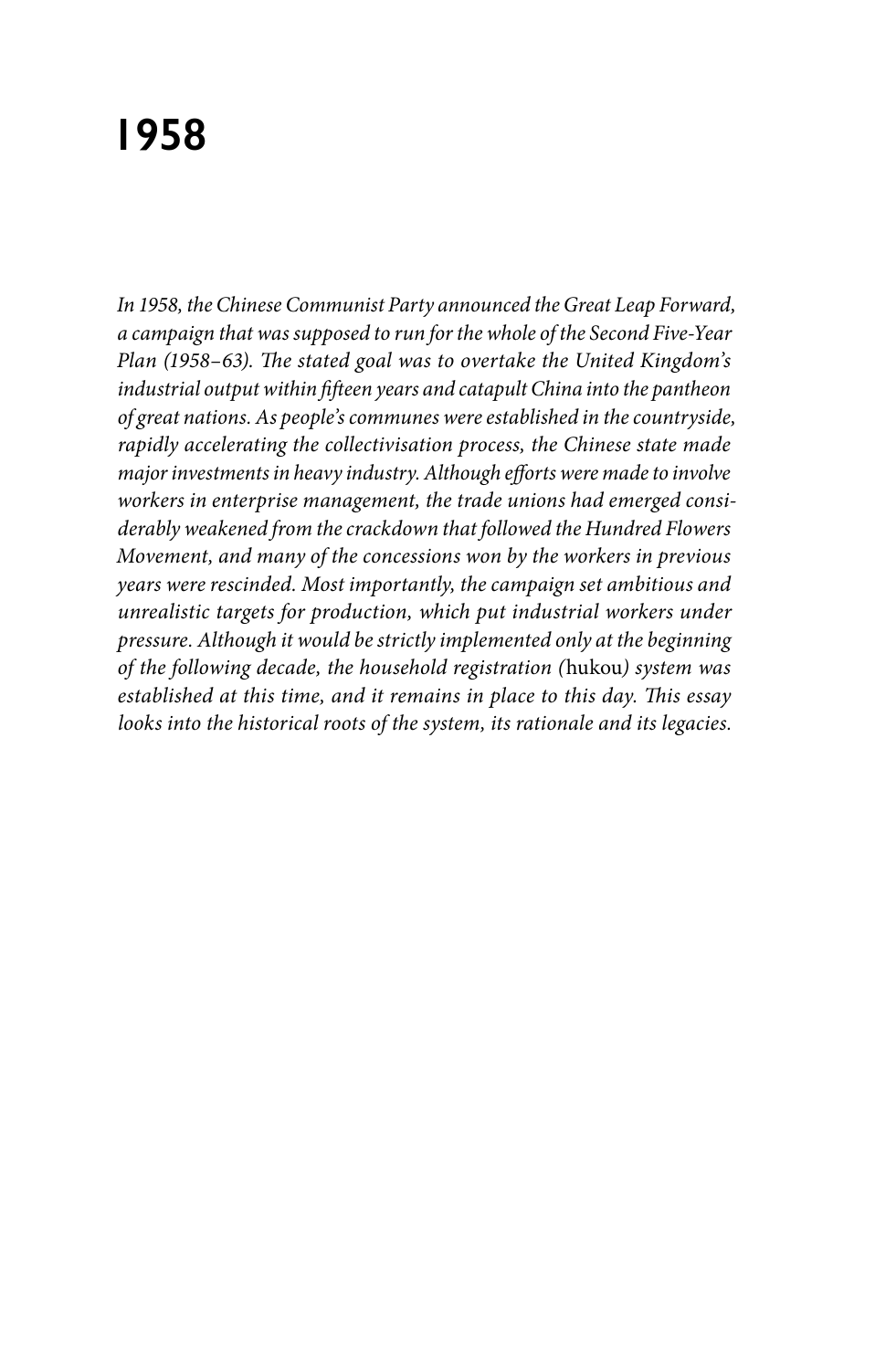## **Reorganising Chinese Labour: The Establishment of the Household Registration System**

lane HAYWARD

F<br>deve ormally established under Mao Zedong in 1958, the household registration system ( $\dot{P}$   $\Box$ , *hukou*) was the central mechanism for the organisation of labour and production underpinning China's development model. It harnessed China's large rural labour force to support urban livelihoods and industrial development at a time when comprehensive engagement with the international capitalist economy was not possible. As the reform era dawned in the late 1970s, the *hukou* system stayed in place as Chinese social relations transformed around it. While continuing to promote urban industrial development through the exploitation of rural labour, paradoxically, it evolved from an institution designed to shield China's economy from global capital to one whose very *modus operandi* was the making available of low-cost labour to international corporations.

The International Environment

Throughout the past few centuries, the nation-states of Western Europe developed and industrialised through colonial expansion, utilising cheap labour and resources from overseas territories. China after 1949 did not have this option. Colonialism and imperialism were anathema to everything the Chinese Communist Party (CCP) stood for (in theory at least)—and with good reason. A century earlier, following its defeat by British troops in the Opium Wars, the weak Qing Government had been strong-armed into opening Chinese markets on very poor terms for China. Postwar concessions to the victorious British included not just disadvantageous trading conditions, but also the ceding of portions of Chinese territory. Other capitalist powers soon got in on the game and, before long, Britain, France, Germany, Russia, the United States and, eventually, Japan were all happily ensconced in treaty ports around China's coasts—special concession areas and trading hubs where foreign occupiers were immune from Chinese law. Any material benefits to the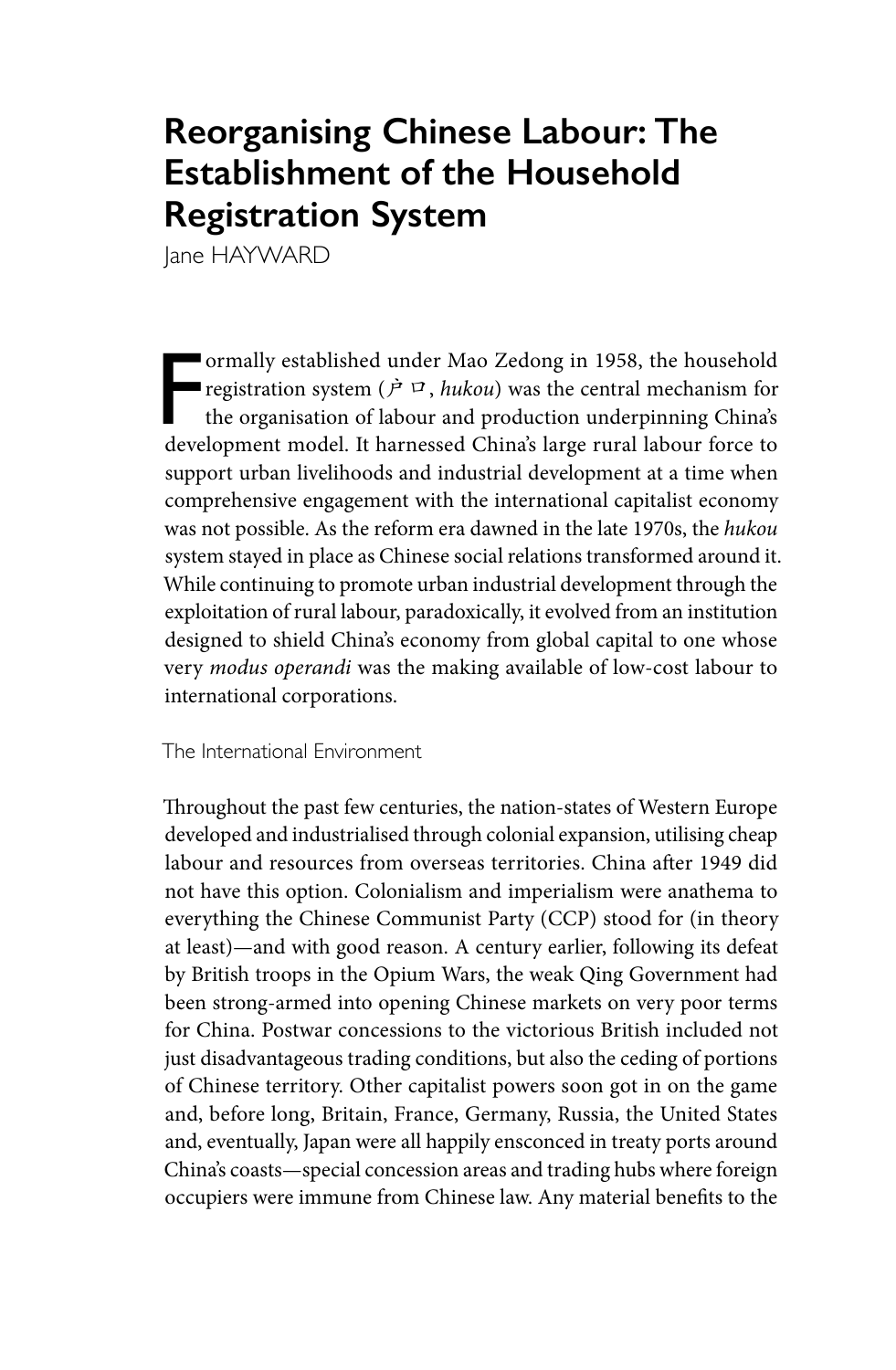1958 / 293

Chinese economy from these foreign commercial activities had little impact beyond the treaty ports.1 Instead, large swathes of China's inland and rural population, already mired in poverty, suffered all the more under a government whose prior failings were exacerbated by its subjugation to foreign powers.2 During World War II, after the other powers had left, China was under partial occupation by a militarist Japan intent on establishing hegemony throughout Asia.3 Little wonder the communists' eventual victory in 1949 hinged on a platform of virulent anti-imperialism. The incongruity of this stance should certainly be recognised, however. As Chris Bramall pointed out, 'it is one of the many ironies of the CCP "project" that a party committed to eliminating any imperial presence within China was nevertheless determined to preserve its own internal cohesion in Tibet, Qinghai, Xinjiang and Inner Mongolia'.4 Even so, the experience of 'semicolonialism' at the hands of foreign capitalist powers was pivotal in shaping the communists' development strategy going forward.

Moreover, engagement in foreign markets was largely off the table. In today's world, in which the ideological tenets of economic liberalism have resoundingly triumphed over alternatives, economic pundits routinely take for granted the connection between foreign trade and national economic growth. From the perspective of China's communists, however, given both recent experience and their analysis of China's situation rooted in Marxist principles, imperialist relations were inherent to global capitalism. Therefore, opening up a weak China to foreign markets would only have meant more of the same: the economic and political subordination of the country to predatory foreign capitalists on disadvantageous terms, the extraction and depletion of national resources and the inability of the country to develop in a way that benefited the majority of the Chinese people.5 In any case, in practical terms, the hostile Cold War environment of the early 1950s allowed few options in this respect. The United States, the newly crowned hegemon of the capitalist world order, which was then in the throes of anticommunist McCarthyism, pursued an aggressive containment policy towards China, including a trade embargo, military bases in Japan and South Korea and the deployment of the Seventh Fleet in the Taiwan Strait.<sup>6</sup> Given all of the above, any prospects for the new People's Republic of China (PRC) to develop its economy through engagement with global capitalism were severely restricted7 . Instead, China's leaders had to look internally, to the resources of their own domestic population. The *hukou* system became the strategy by which this was to be achieved.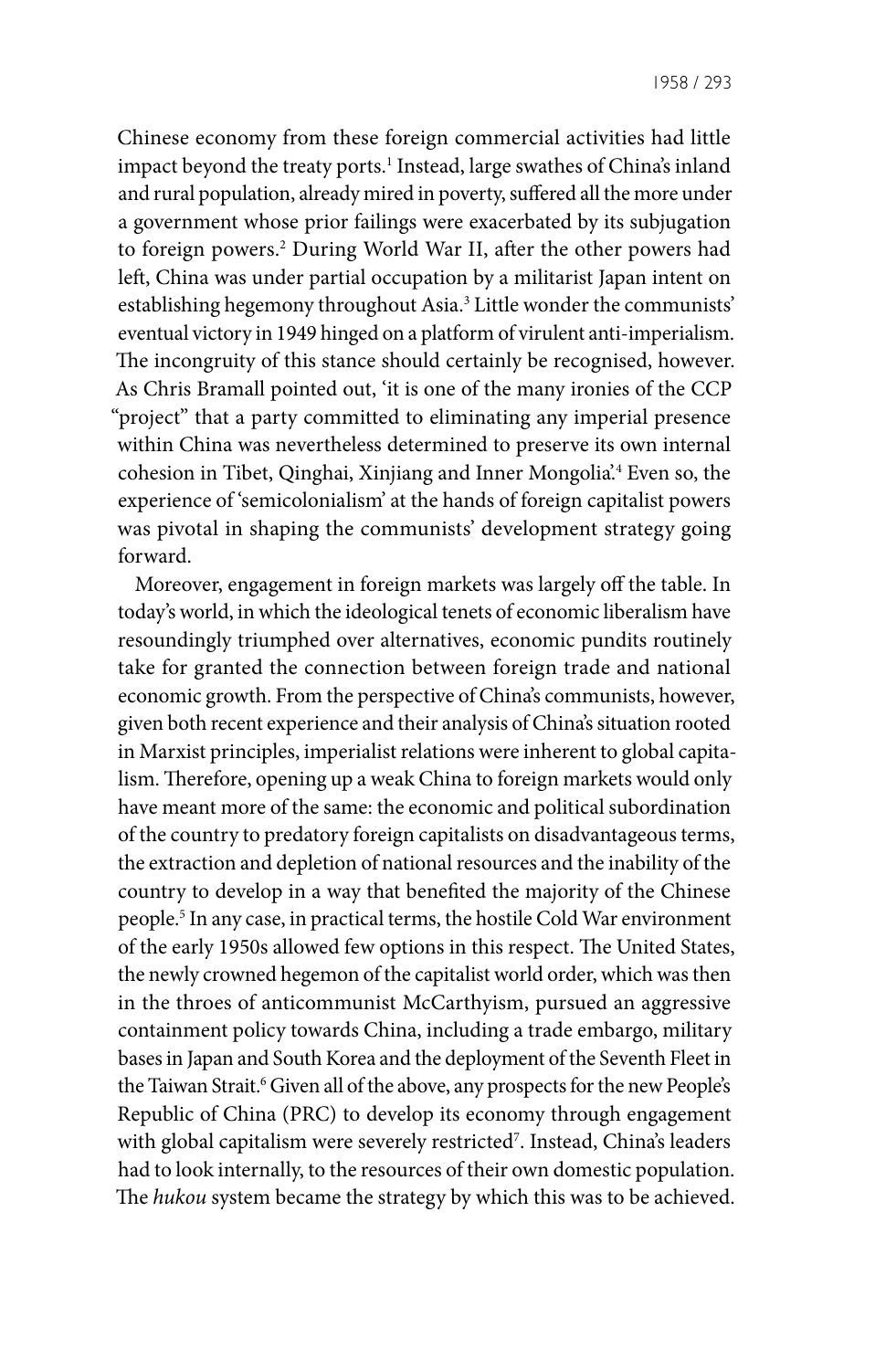#### 294 PROLETARIAN CHINA

#### The Communist Understanding of Class

For any communist, the exploitative class relations at the heart of capitalism are the root of all social injustice. The problem lies with the concentration of private ownership of the means of production in the hands of a few, which compels those without property to sell their labour to the private owner, the capitalist, for a wage. Under this system, labour itself is a commodity. Thus, the goods produced by this labour belong not to those who produced them, but to the private capitalist, who pays the labourers only a fraction of what the product is worth and sells it for a profit, accumulating private wealth in the process. In this exchange, the labourers always lose out, making back less than the value of what they produced. The commodification of labour under private ownership is thus a form of exploitation, tending towards ever greater inequality as the private capitalist seeks to make greater profits by keeping wages as low as possible. It was literally unthinkable, therefore, for the CCP to organise the national economy according to the principles of private property or commodified labour.

Yet, as far as the communists were concerned, class inequality in China was not just an ideological matter or a moral issue of social justice; it was an existential question of national security. Global capitalism was, after all, always expansionist—always on the lookout for new territories and markets. Those within China able to benefit from commercial activities, particularly those who had done well under the previous imperialist occupiers, or those whose private wealth or property might somehow blossom as the new communist polity sought to establish itself, would always be susceptible to the lure of foreign trade, so it was presumed. Moreover, the Communists' recently vanquished rivals, the US-backed, pro-capitalist Nationalists, with whom they had fought a gruelling civil war throughout the 1930s and 1940s, were a continuing source of concern. Having fled to Taiwan after 1949 and now under American military protection, they harboured plans to reinvade and join forces with their capitalist allies on the mainland. Anyone accumulating individual wealth or property was therefore viewed with suspicion as a potential collaborator with the imperialist enemy, threatening to drag China back to its underdeveloped, semicolonial past.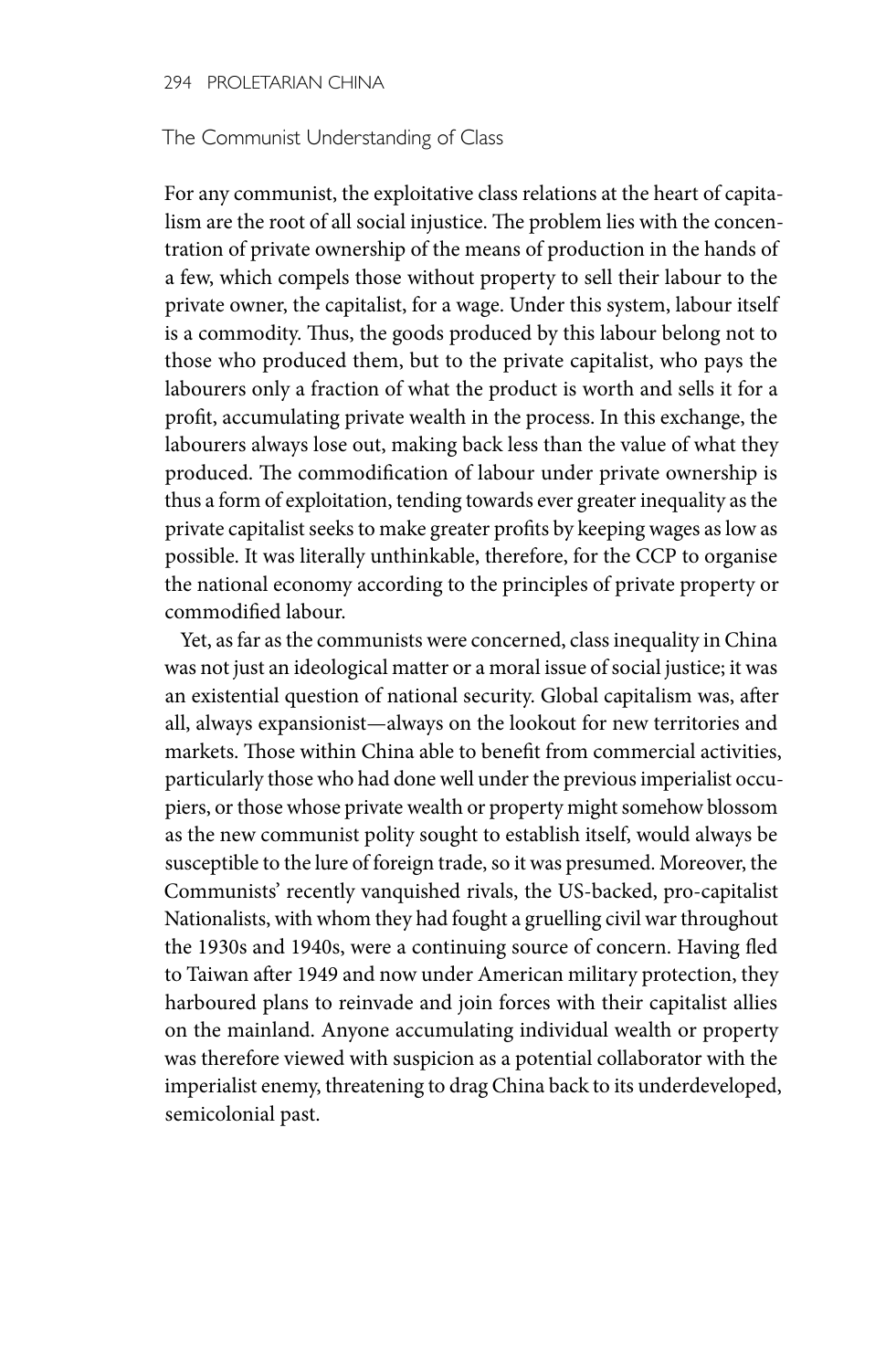#### China's *Hukou* System

All of this formed the backdrop of the fledgling communist state's Herculean task to rebuild a strong nation-state and a flourishing economy while, at the same time, both keeping social inequalities in check and keeping out the foreign powers which encircled them. Facing this dilemma, the *hukou* system became the solution. Under this system, agricultural labour was organised on the basis of large collective farms, or communes, and urban workers were organised into collective work units. Every member of the population was registered to their respective commune or work unit and, along with this registration, classified as either a peasant (*agricultural*, 农业) or an urbanite (*non-agricultural*, 非农业).

The public goods, facilities and infrastructure to which Chinese people had access were determined by these classifications. For urban dwellers, the state provided housing, food, health care, social security, schooling and other facilities, all of which were allocated on the basis of work unit registration. For those registered with agricultural *hukou*, however, the state did not provide such amenities; these were instead provided by the rural collectives themselves or by the production teams into which the rural workers were organised.<sup>8</sup> Moreover, mobility around the country was restricted under this system. The rationale behind this was to prevent China's rural population from converging on the cities, placing a strain on urban infrastructure and supplies. The goal was to preserve the bulk of state resources for the urban workforce to promote industrial development. Under the large-scale collective farms in the countryside, meanwhile, the abundance of agricultural labour could be managed and organised and grain could easily be extracted at cheap cost and transferred to cities.

Under the *hukou* system, labour was not commodified and class exploitation was impossible, supposedly, since peasants and urbanites were, nominally at least, the collective owners of the means of production. The produce extracted from the countryside was utilised for the collective project of nation-building, rather than marketised for private gain. This 'non-exploitative' social structure—hailed in state discourse as the worker– peasant alliance—underpinned the Chinese socialist state ideologically and was the overarching form of social organisation. Ironically, however, given the Communist Party's ideological foundations, the *hukou* system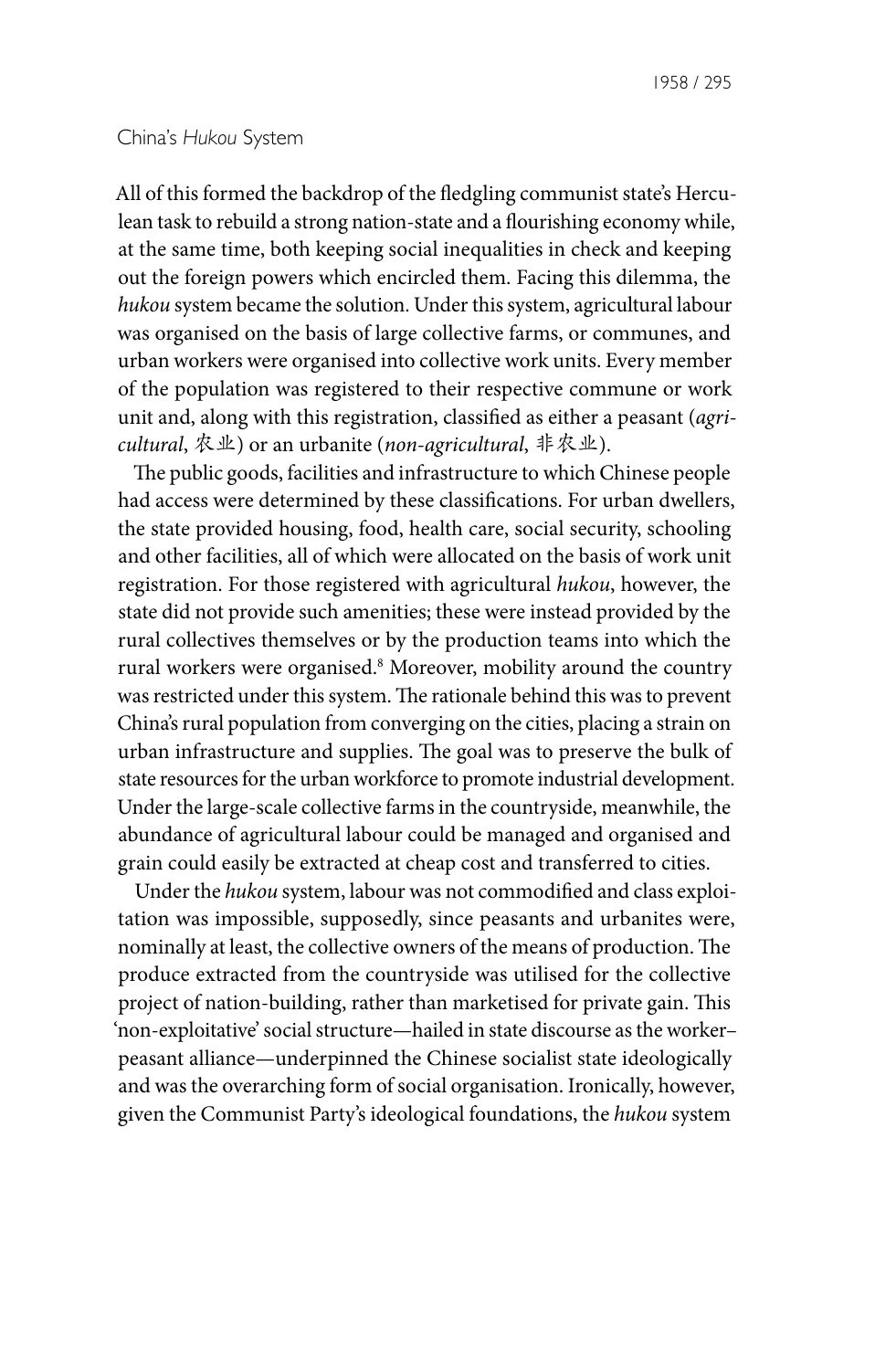in fact rested on the structural subordination of the countryside to the cities. It was a mechanism of mass exploitation on a national scale, designed to uphold urban living standards on the backs of the peasant masses. According to the well-known agricultural economist Wen Tiejun, the *hukou* system under Mao constituted a form of national self-exploitation tantamount to internal colonisation.9 According to Vivienne Shue, insofar as it segmented the population into different peoples of unequal status administered under different regulations, the *hukou* system is best understood not as a form of nation-state governance, but as a manifestation of imperial rule.<sup>10</sup>

### The *Hukou* System in Historical Context

This *hukou* system, which took shape during the 1950s, in fact had a lengthy institutional history. Household registration of some kind had long been a practice of Chinese imperial dynasties for the administration of tax collection and for purposes of military conscription and social control.<sup>11</sup> One aspect of the last, the *baojia* (保甲) system developed during the Warring States period (third–fifth centuries BCE), involved the organisation of households into collectively administered groups with mutual responsibilities towards the state—effectively a surveillance mechanism whereby neighbours were expected to report on one another's suspicious activities to avoid collective punishment. Such a system re-emerged in various forms under the Song, Yuan, Ming and Qing dynasties. In the twentieth century, the Nationalist government of 1927–49 deployed a similar system to root out its enemies—particularly members of the CCP. From the late 1930s, the Communist Party also adopted the system in rural areas under its control to guard against anti-revolutionary activities and infiltration by Nationalists or the Japanese.<sup>12</sup> After the victorious communists entered the cities in 1949, they took over the urban *hukou* records kept by the Nationalists, drawing on these to flush out any remaining enemies or 'questionable persons' lurking in the cities.13 Restrictions on population movement were not a priority at this stage. On the contrary, the PRC's first *de facto* constitution, the Common Program issued in September 1949, guaranteed freedom of residence and migration. In fact, the free flow of people between city and countryside during the formative years of the PRC facilitated economic recovery after decades of war.<sup>14</sup>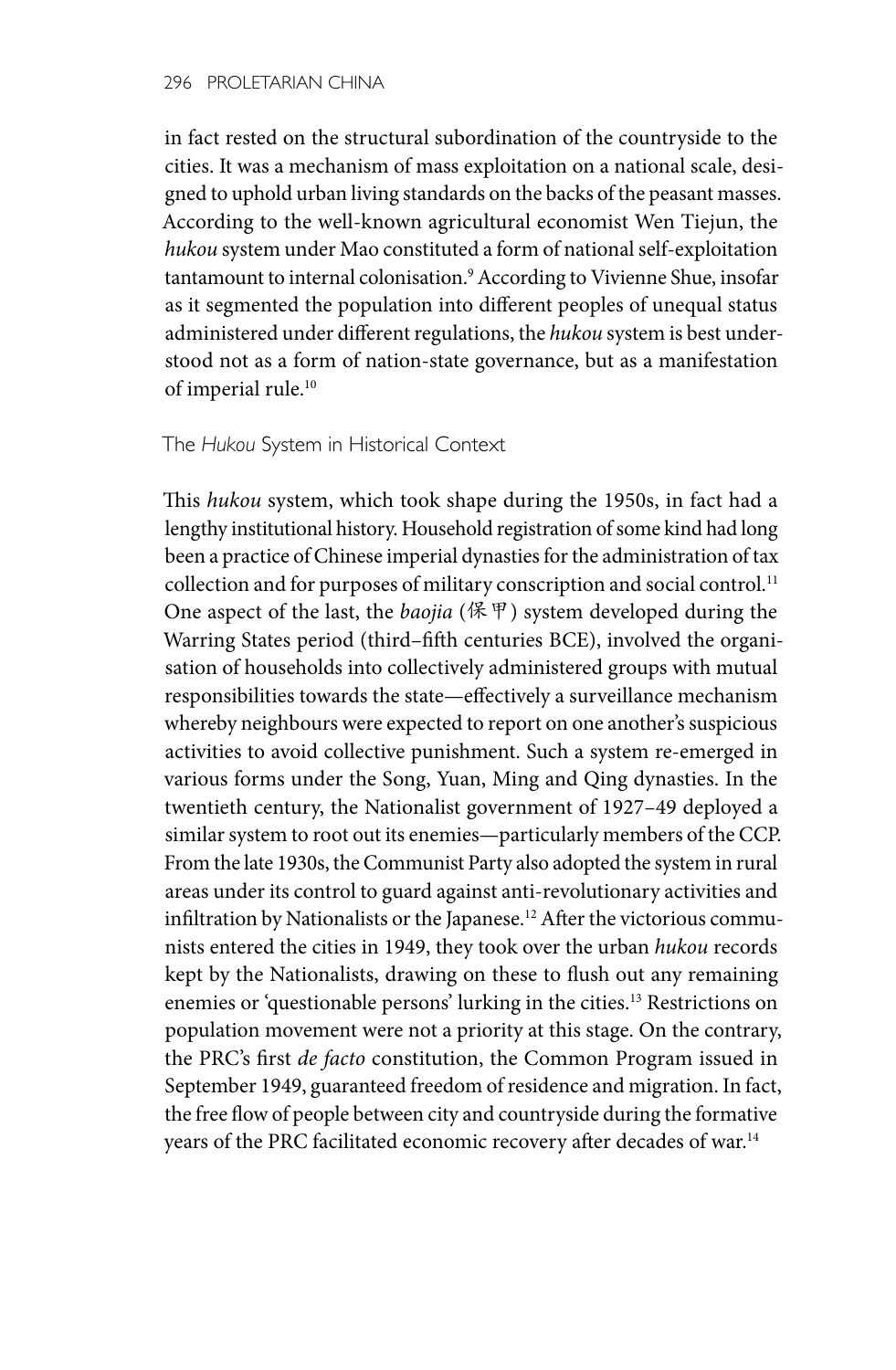As the 1950s progressed, the focus of household registration shifted from the identification of enemies to national control of people and resources. With the Soviet influence on the PRC increasingly apparent, Chinese economic policy came to reflect the Stalinist prioritisation of heavy industry as well as the ideological pre-eminence of the urban workforce over the 'backward' peasantry. The Soviet *propiska*, an urban residency permit used to regulate the size of cities and restrict access for those from the countryside, served as an early model for restricting rural–urban migration.15 Through a series of regulations, the Chinese state gradually asserted control over housing and migration, and grain purchasing, marketing and allocation through rationing, guaranteeing low-priced food for urban residents. A nationwide registration system regulating population movement across both cities and countryside appeared in 1955.16 This early *hukou* system continued to be porous, however. As the state prioritised industrialisation, urban job opportunities burgeoned, attracting an influx of workers from the countryside, who often brought their families with them, despite misgivings from planning officials. Various regulations, such as guarantees for home leave, were promulgated in an attempt to keep such movements in check.<sup>17</sup>

In 1958, the *hukou* was established in its fullest form with the passing of the Regulations on Household Registration in the PRC. This extended registration to include members of the People's Liberation Army, so covering every Chinese citizen.18 Yet, these regulations coincided with the fervent industrialisation push of the Great Leap Forward, a nationwide project which, of course, led to a further explosion of job opportunities in cities. While this was accompanied by the decentralisation of economic management intended to energise the grassroots, the central government lost its grip on the movement of labour just as it was attempting to tighten its fist.19 Thus, paradoxically, at the moment the *hukou* took on its fullest form, '[t]he rush of millions of people into the cities in the years 1958–60 … constituted the most rapid burst of urbanization in the first three decades of the People's Republic, perhaps in any comparable period in human history'.20 It was not until 1960 that China's leaders acknowledged the disaster and famine the Great Leap Forward had wrought on the countryside—in no small part as a result of the redirecting of massive amounts of labour out of agriculture and into industrial construction projects during the harvest seasons. From this point, the *hukou* system came to be strictly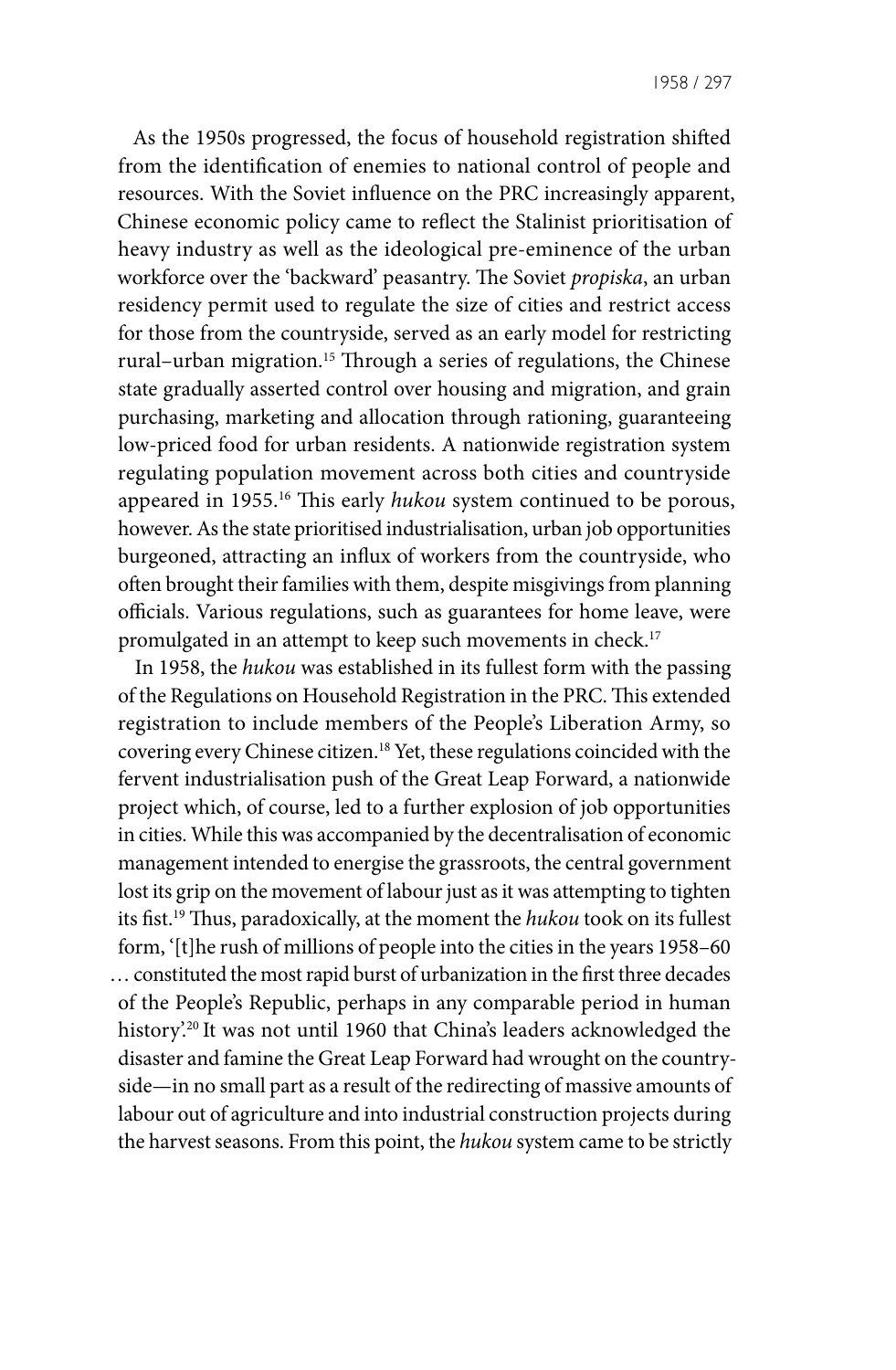enforced, with large-scale state-led 'downsizing' programs put in place to shift migrant labourers out of the cities and back into the villages.<sup>21</sup>

### The *Hukou* System of the Reform Era

The market reforms introduced after 1978 transformed the nature of the Chinese economy and urban–rural relations. The rural communes were dismantled and agricultural production was reorganised on a household basis. Special economic zones (SEZs) were set up on the southern and eastern coasts to attract investment from foreign companies, connecting China with the global capitalist economy. In rural areas, local cadres established town-and-village enterprises producing goods for export. With rural families now managing their own household plots, any extra hands were encouraged to seek off-farm work, as long as they remained within their own localities. A rural labour market began to emerge in the countryside, and a trickle of rural–urban migration began as some moved further afield to seek employment in the SEZs.<sup>22</sup>

In the latter half of the 1980s, work units in the cities began to move workers on to temporary contracts. Many were laid off—a traumatic social and cultural disruption after decades of having their employment and lifetime security guaranteed by the state (see the essays by Ching Kwan Lee, Hurst and Solinger in the present volume). Labour was becoming commodified on a national scale. In 1992, Deng Xiaoping undertook his historic Southern Tour—a promotional stunt to galvanise activities in the SEZs. As more investment poured in, rural–urban migration accelerated and, before long, millions of rural migrants were flooding from the countryside into the cities to join with the newly 'freed-up' urban workforce. According to Lin Chun, '[f]rom 1991 to 2013 there was a huge increase of 269 million in the urban workforce, 85 percent of which was accounted for by rural immigration.<sup>23</sup>

Through all of this, the *hukou* system stayed in place. Local officials turned a blind eye to rural migrants' illegitimate status in the cities, as the massive influx of cheap labour fuelled China's new export-led growth model. But the state still had no obligation to provide for them—not housing, social security, health care, schooling for their children or pensions. What amenities they had remained back in the countryside, attached to their local *hukou* registration. Thus, the social reproduction of a large portion of the urban labour force took place in the countryside, at villagers' expense. The countryside served as a vast social safety net,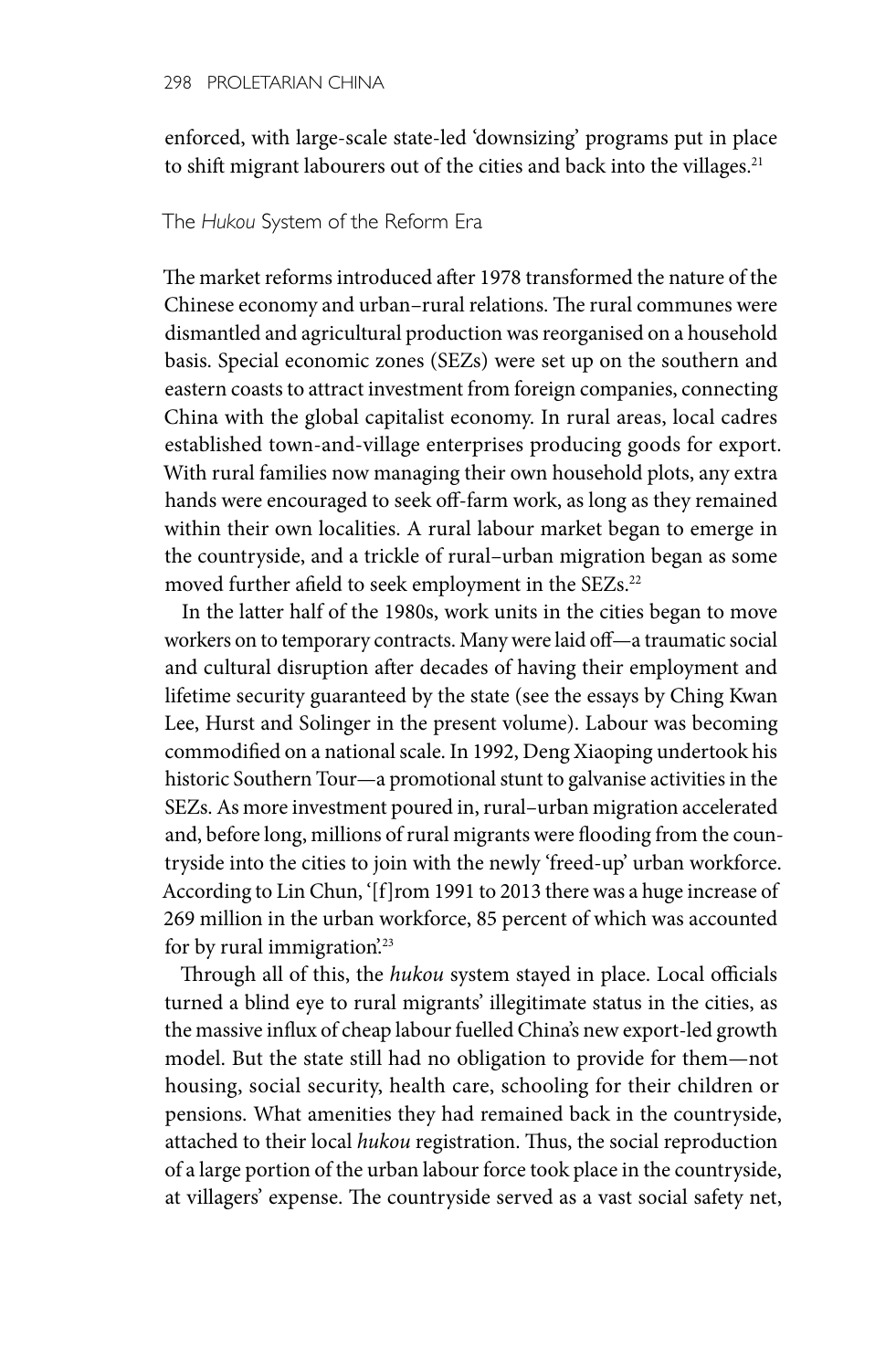with the expectation that migrant labourers would eventually return there when no longer required. Since neither city governments nor incoming corporations had to stump up the costs for work-related benefits, wages could be driven lower. Thus, the *hukou* system now constituted a new form of mass exploitation—the exploitation of rural migrant labour in the interests of both Chinese cities and global capital.24 The *hukou* system now operated both to facilitate the production of the largest proletariat in world history and to make it readily available to global capital. The irony.

### The *Hukou* System Today

The incapacity of major cities to incorporate rural migrants has been manifest, over the past two decades, in the appearance of urban villages. These are former farming villages that have been engulfed by urban expansion. Instead of being steamrollered and built over, they have been protected on account of their status as rural *hukou* localities, so they remain standing, incongruously, inside the city. Having lost their farmland, the villagers in these locations have sought to replace their agricultural income through building extra rooms to rent out. The city's failure to provide suitable accommodation for the millions of incoming rural migrants has ensured a steady supply of willing tenants for these new village landlords. Serious overcrowding has resulted, with local residents often outnumbered ten to one or more. With their limited infrastructure and often shoddily constructed buildings, urban villages increasingly came to resemble the slums of Latin America—havens for the urban underclass.

Despite the *hukou* system's longevity, Chinese policymakers have long been experimenting with reforming it, sometimes leading commentators to assume it is on the brink of being abolished. From the early 2000s, for example, some cities launched measures to unify the divided urban and rural categories into a single 'resident hukou' (居民户口), while, since 2010, certain cities in Guangdong began to experiment with a points-based system, awarding *hukou* to migrants who met certain criteria.<sup>25</sup> A turning point came in March 2014 when the central government published the *National New-Type Urbanisation Plan 2016–20*. This was closely followed by a circular from the State Council, one of China's highest legislative bodies, proclaiming the elimination of the urban–rural distinction for residence permits and the relaxation of restrictions permitting movement to small and medium-sized cities, with the goal of allowing 100 million rural migrants to permanently settle in cities.<sup>26</sup> On the surface, such